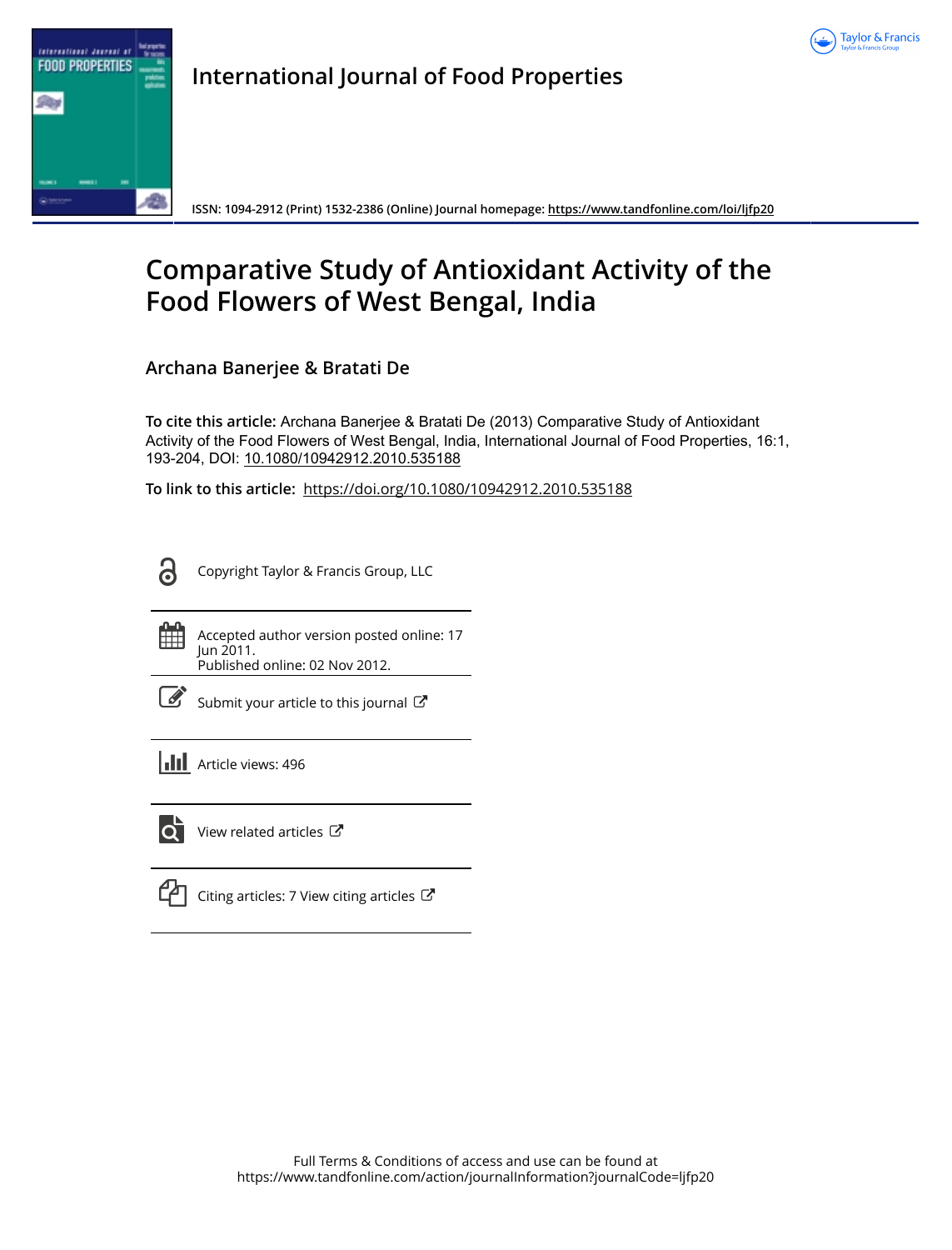*International Journal of Food Properties*, 16:193–204, 2013 Copyright © Taylor & Francis Group, LLC ISSN: 1094-2912 print / 1532-2386 online DOI: 10.1080/10942912.2010.535188



## **COMPARATIVE STUDY OF ANTIOXIDANT ACTIVITY OF THE FOOD FLOWERS OF WEST BENGAL, INDIA**

# **Archana Banerjee<sup>1</sup> and Bratati De<sup>2</sup>**

<sup>1</sup>*Surendranath College, Kolkata, India* <sup>2</sup>*Pharmacognosy Research Laboratory, Department of Botany, University of Calcutta, Calcutta, India*

*In India, many flowers are consumed as food. During the present study, 37 flowers have been analyzed for their 1,1-diphenyl-2-picrylhydrazyl radical scavenging activity and total antioxidant capacity. The flowers were found to have different levels of antioxidant properties in the systems tested. On the basis of the activity and availability, a few flowers were further studied for hydroxyl radical scavenging activity, superoxide radical scavenging activity, lipid peroxidation prevention, and DNA damage prevention properties. The correlations suggest that the total phenol contents of the flowers were responsible for the antioxidant properties of the aqueous extracts. The unweighted-pair group average dendrogram showing interrelationships between the investigated species grouped them into two high level clusters based on activity.*

**Keywords:** *Anthocyanin, Antioxidant, Flavonoids, Food property, Flowers, Phenols.*

## **INTRODUCTION**

Studies to date have demonstrated that phytochemicals in common fruits and vegetables can have complementary and overlapping mechanisms of action, including scavenging oxidative agents, stimulation of the immune system, regulation of gene expression in cell proliferation and apoptosis, hormone metabolism, and antibacterial and antiviral effects.<sup>[1]</sup> Flowers are consumed as food by many people of India. Flavonols, flavone, gallic acid, proanthocyanidins, and anthocyanins are the widely distributed group of polyphenols present in different flowers.[2,3] These compounds have been reported to have antitumor, anticancer, antifertility, and antioxidant activities.<sup>[4-11]</sup> During the present work, a comparative study of some flowers of West Bengal, India has been made for their free radical scavenging activity and property to prevent lipid peroxidation and DNA damage.

Received 12 April 2009; accepted 21 September 2010.

Address correspondence to Bratati De, Pharmacognosy Research Laboratory, Department of Botany, University of Calcutta, 35 Ballygunge Circular Road, Kolkata 700019, India. E-mail: bratatide@hotmail.com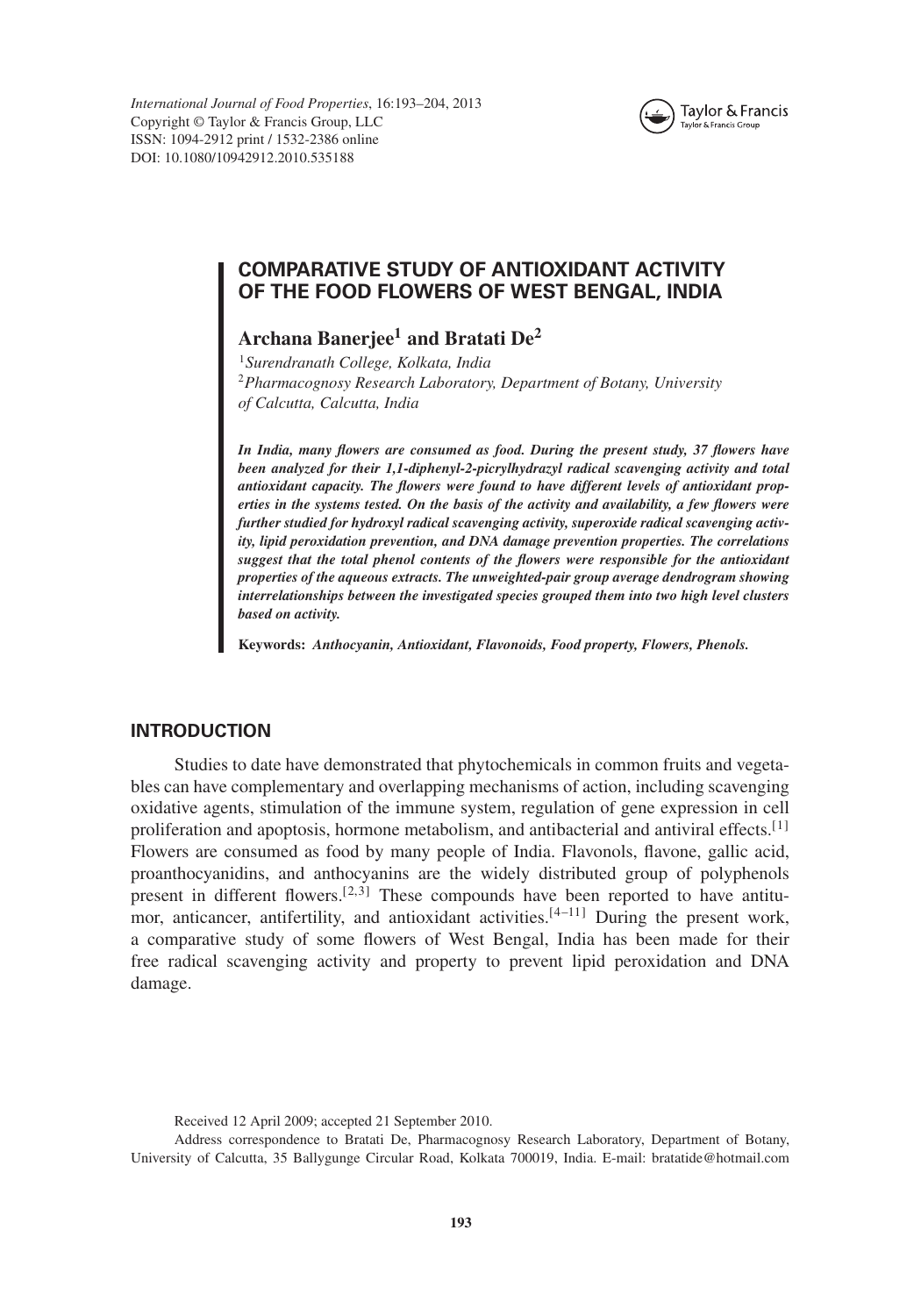## **MATERIALS AND METHODS**

## **Plant Materials**

Thirty-seven flowers, used as food by the santhals and other people of West Bengal, were collected from Sundarban to Chotanagpur plateau areas in the Western part of West Bengal and their ethnobotanical uses as food were recorded (Table 1). Cultivars were obtained from the Department of Agriculture, Sriniketan, Visva-Bharati, and experimental garden, Baruipur, University of Calcutta from naturally cultivated plants that were not treated with chemical fertilizers and pesticides. Vouchered specimens are deposited in the Herbarium, Surendranath College, Kolkata. The flowers or other floral parts were air-dried and then dried in an incubator at 40◦C.

#### **Preparation of Extract**

The dried powdered flowers (1–10 mg) were boiled for 2 min in double distilled water, centrifuged, and the supernatants were used for analyzing antioxidant activity *in vitro*.

#### **Chemicals**

Chemicals, such as ethylenediamine tetra acetic acid (EDTA), trichloroacetic acid (TCA), butanol, ammonium molybdate, and sodium dodecyl sulphate, were purchased from E. Merck Ltd. (Mumbai, India). 1,1-Diphenyl-2-picrylhydrazyl (DPPH) was procured from Sigma (St. Louis, MO, USA). Thiobarbituric acid (TBA) was purchased from Spectrochem PVT. Ltd. (Mumbai, India). Nitro-blue-tetrazolium, Herring sperm DNA, and calf thymus DNA were obtained from Sisco Research Laboratories PVT. Ltd. (Mumbai, India). All other reagents were of analytical grade.

#### **DPPH Radical Scavenging Assay**

The method described by Braca et al*.* [12] was followed for determining the antioxidant activity of the extracts on the basis of the scavenging activity of the stable DPPH free radical.

## **Superoxide Radical (O2 •−) Scavenging Assay**

The assay was based on the capacity of the extracts to inhibit the photochemical reduction of Nitroblue tetrazolium (NBT) in the presence of riboflavin-light-NBT system.<sup>[13]</sup>  $O_2$ <sup>•-</sup> radicals were generated by illuminating a solution containing riboflavin. The percentage inhibition of  $O_2^{\bullet-}$  generation was measured by comparing the absorbance values of the control and those of the reaction mixture containing sample solution.<sup>[14]</sup>

## **Assay of Hydroxyl Radical (•OH) Scavenging Activity**

The assay was based on the benzoic acid hydroxylation method.<sup>[15]</sup> Benzoate is hydroxylated to hydroxybenzoates. Benzoate is weakly fluorescent, but after monohydroxylation forms highly fluorescent products.<sup>[16]</sup> The fluorescence was measured at 407 nm emission and excitation at 305 nm. Measurement of fluorometric changes has been used to detect damage by •OH radicals.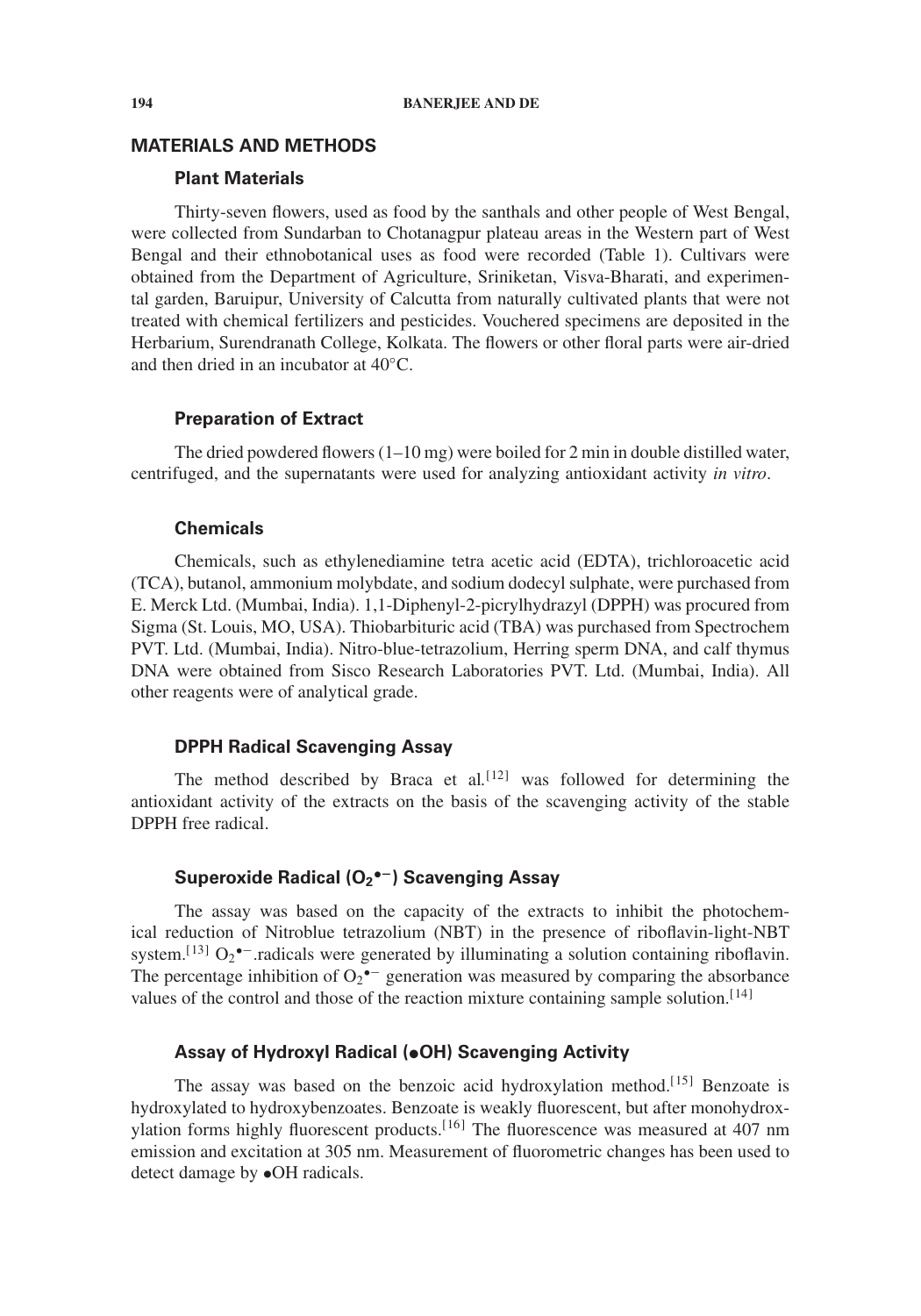| infections<br>andia kundri<br>bheda deren<br>Santhali<br>kocho baha<br>jhunjhunia<br>piyanj kati<br>gandheri<br>phulkapi<br>kachnar<br>uosans<br>dunur<br>chalta<br>maori<br>kania<br>bhera<br>kalud<br>dudhi<br>aedel<br>neem<br>jukti<br>puin<br>kansira kanayia<br>Bengali<br>sthal padma<br>kal kasunda<br>kochu phul<br>piyanj kali<br>phulkapi<br>jhunjhun<br>kanchan<br>shinul<br>sarson<br>dunur<br>kunra<br>m a or i<br>chalta<br>kalud<br>dudhi<br>neem<br>note<br>jukti<br>puin<br>Commelina benghalensis L. (Commelinaceae)<br>Digera muricata (L.) Mart. (Amaranthaceae)<br>Colocasia esculenta (L.) Schott. (Araceae)<br>Cucurbita maxima Duch (Cucurbitaceae)<br>Bauhinia acuminata L. (Caesalpiniaceae)<br>4<br>Cassia tora (L.) Roxb. (Caesalpiniaceae)<br>Amaranthus viridis L. (Amaranthaceae)<br>Azadirachta indica A. Juss. (Meliaceae)<br>Dregea volubilis (L. f) Benth. ex Hook.<br>Euphorbia hirta L. (Euphorbiaceae)<br>Brassica campestris (Brassicaceae)<br>Curcuma longa L. (Zingiberaceae)<br>Hibiscus mutabilis L. (Malvaceae)<br>Bombax ceiba L. (Bombacaceae)<br>Dillenia indica L. (Dilleniaceae)<br>Crotalaria retusa L. (Fabaceae)<br>Basella rubra L. (Basellaceae)<br>Ficus racemosa L. (Moraceae)<br>Allium cepa (peduncles)<br>B. oleracea brocoli<br>(Asclepiadaceae)<br>Plant material | Vernacular names                                                                                                                                                                                                                                                                                                                                                                                                         |
|---------------------------------------------------------------------------------------------------------------------------------------------------------------------------------------------------------------------------------------------------------------------------------------------------------------------------------------------------------------------------------------------------------------------------------------------------------------------------------------------------------------------------------------------------------------------------------------------------------------------------------------------------------------------------------------------------------------------------------------------------------------------------------------------------------------------------------------------------------------------------------------------------------------------------------------------------------------------------------------------------------------------------------------------------------------------------------------------------------------------------------------------------------------------------------------------------------------------------------------------------------------------------------------------------------------------------------|--------------------------------------------------------------------------------------------------------------------------------------------------------------------------------------------------------------------------------------------------------------------------------------------------------------------------------------------------------------------------------------------------------------------------|
|                                                                                                                                                                                                                                                                                                                                                                                                                                                                                                                                                                                                                                                                                                                                                                                                                                                                                                                                                                                                                                                                                                                                                                                                                                                                                                                                 | Uses                                                                                                                                                                                                                                                                                                                                                                                                                     |
|                                                                                                                                                                                                                                                                                                                                                                                                                                                                                                                                                                                                                                                                                                                                                                                                                                                                                                                                                                                                                                                                                                                                                                                                                                                                                                                                 | Flowers and tender leaves with rice (neem dak' mandi/neem suruk') taken as a ritual<br>food by santhals. Applied with mustard oil as a skin protector, mosquito repellent,<br>Flowers along with leaves are cooked as a vegetable, useful for colds and coughs<br>spermacidal, and for insomnia. Carminative, useful for dyspepsia<br>Taken as a vegetable                                                               |
|                                                                                                                                                                                                                                                                                                                                                                                                                                                                                                                                                                                                                                                                                                                                                                                                                                                                                                                                                                                                                                                                                                                                                                                                                                                                                                                                 | Calyx cooked as a vegetable. Infusion of petals taken as contraceptive and for uterine<br>Buds and leaves are consumed as a vegetable, antidysenteric, antidiabetic<br>Taken as a vegetable, laxative                                                                                                                                                                                                                    |
|                                                                                                                                                                                                                                                                                                                                                                                                                                                                                                                                                                                                                                                                                                                                                                                                                                                                                                                                                                                                                                                                                                                                                                                                                                                                                                                                 | Flowers are consumed as vegetables and prescribed as tonic for colds and coughs<br>Yellow bracts are cooked as a vegetable, laxative, and tonic<br>Flowers along with leaves are cooked as a vegetable<br>Cultivated and consumed as a vegetable<br>Consumed as a vegetable by santhals                                                                                                                                  |
|                                                                                                                                                                                                                                                                                                                                                                                                                                                                                                                                                                                                                                                                                                                                                                                                                                                                                                                                                                                                                                                                                                                                                                                                                                                                                                                                 | Spikes are cooked as a vegetable, used for lung and kidney infections, and as a laxative<br>Flowers are cooked as vegetables, considered immunostimulant, aphrodisiac<br>Male flowers are cooked or fried as a vegetable<br>Spike cooked/raw consumed as a vegetable<br>Ripe calyces used as sour food<br>Consumed as a vegetable                                                                                        |
| tonic<br>kurbi baha<br>kolmi phul<br>chukoir<br>H. sabdariffa cv. archer H. sabdariffa cv. victor<br>Ipomoea aquatica F. (convolvulaceae)                                                                                                                                                                                                                                                                                                                                                                                                                                                                                                                                                                                                                                                                                                                                                                                                                                                                                                                                                                                                                                                                                                                                                                                       | Cooked with the leaves. Juice given in snake bite, dog bite, scorpion sting, and as nerve<br>Whole flowers, fried, or fresh petals consumed as food; useful for colds and coughs<br>Archer variety with petals red and greenish calyx. Victor with petals yellow and red<br>ripe calyx, consumed as sour food and health drink<br>Hypanthodiums are cooked as vegetables<br>Cooked with leaves as a vegetable<br>bombara |

used as food in West Rengal **Table 1** Flowers used as food in West Bengal. ě Table 1 Flowe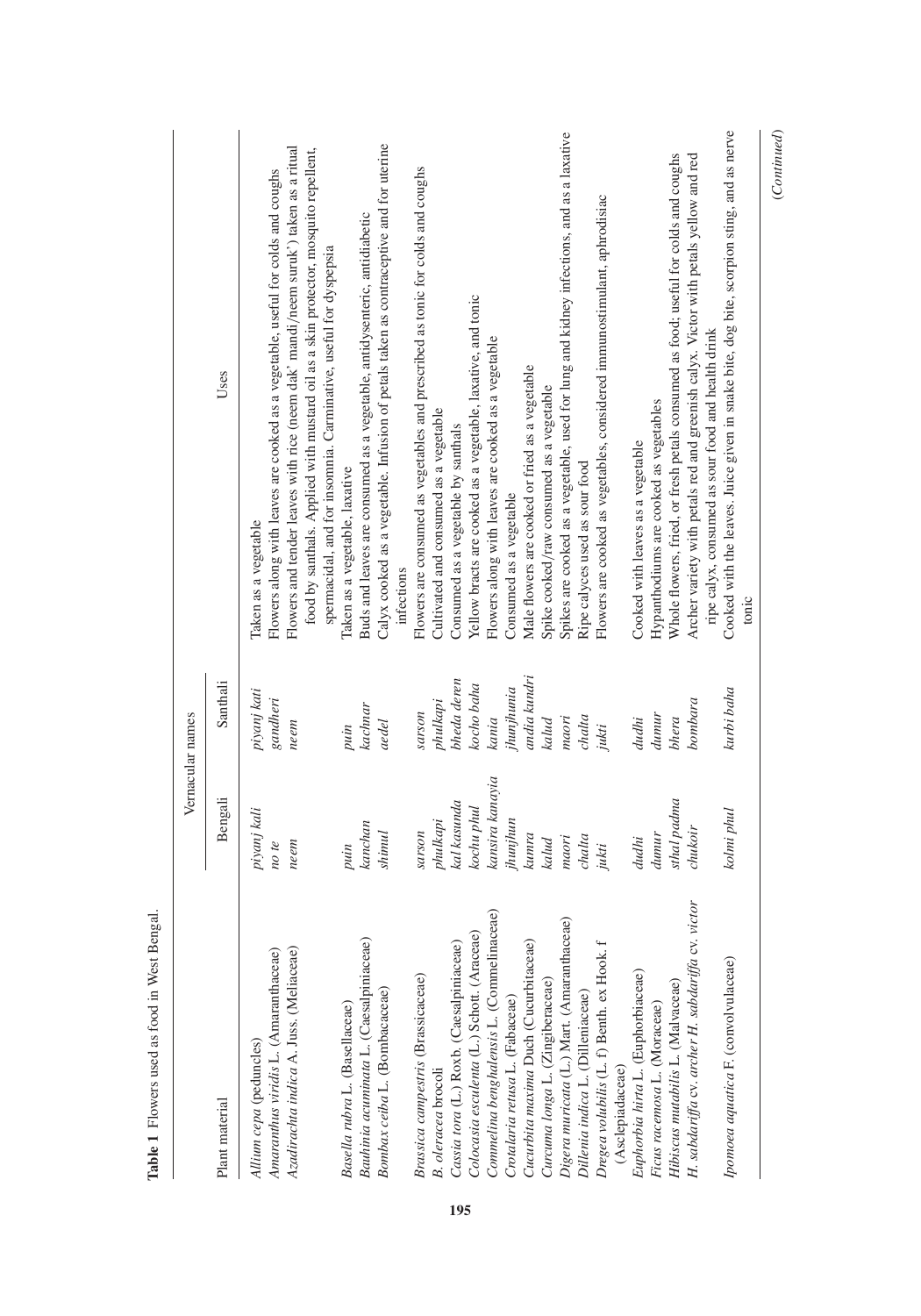|                                                                                          |                     | Vernacular names   |                                                                                                                                                                                                 |
|------------------------------------------------------------------------------------------|---------------------|--------------------|-------------------------------------------------------------------------------------------------------------------------------------------------------------------------------------------------|
| Plant material                                                                           | Bengali             | Santhali           | Uses                                                                                                                                                                                            |
| Madhuca longifolia (L.) Macbride (Sapotaceae)<br>Village matkom dihi is named after this | mahua               | matkom             | or wheat flour and consumed at the time of scarcity. Wine (duhlia and paure) made<br>The deciduous petals (teke) are collected, dried in the sun, boiled/raw eaten with rice<br>from the petals |
| Millettia auriculata Baker ex Brand. (Fabaceae)                                          | farash              | hehel              | Flowers consumed as food, fried, cooked, or eaten raw                                                                                                                                           |
| Moringa oleifera Lam. (Moringaceae)<br>Musa paradisiaca Lam. (Musaceae)                  | kola mocha<br>sajne | kola baha<br>munga | Cooked flowers and apical bud are favorite health food, tonic, astringent, antidiabetic<br>Cooked flowers are favorite food, cholagogue, diuretic, tonic, immunoprotective                      |
| Nelumbo nucifera Gaertn (Nymphaeaceae)                                                   | padna               | padma              | Peduncles and thalamus consumed as vegetable, diuretic, soothing                                                                                                                                |
| Nymphaea alba L. (Nymphaeaceae)                                                          | saluki/sapla        | supla              |                                                                                                                                                                                                 |
| N. nouchali Burm f.                                                                      | lal saluk           | sapla              |                                                                                                                                                                                                 |
| Phyllanthus emblica Gaertn (Euphorbiaceae)                                               | anlaki              | amla               | In addition to the popular fruit; leaves and minute deciduous flowers are also eaten                                                                                                            |
| Rosa centifolia L. (Rosaceae)                                                            | $\mathit{gold}$     | golap baha<br>bak  | Petals are used to garnish sweets and to prepare jelly, flower water in refreshing drinks                                                                                                       |
| Sesbania grandiflora L. (Fabaceae)                                                       | bak                 |                    | Vegetables, fried or cooked, used for diarrhea and dysentery                                                                                                                                    |
| Tamarindus indica L. (Caesalpiniaceae)                                                   | tentul              | jojo               | Sour tasting flowers, eaten raw or cooked, astringent and sedative                                                                                                                              |
| Typha angustata Bory et Chaub. (Typhaceae)                                               | hogla renu          | hogla baha         | Pollen cooked with molasses and consumed as food                                                                                                                                                |
| Zea mays L. cv. (Poaceae)                                                                | bhutta mocha        | mokai mocha        | Bud/young inflorescence/baby corn eaten raw or cooked as health food, cultivated                                                                                                                |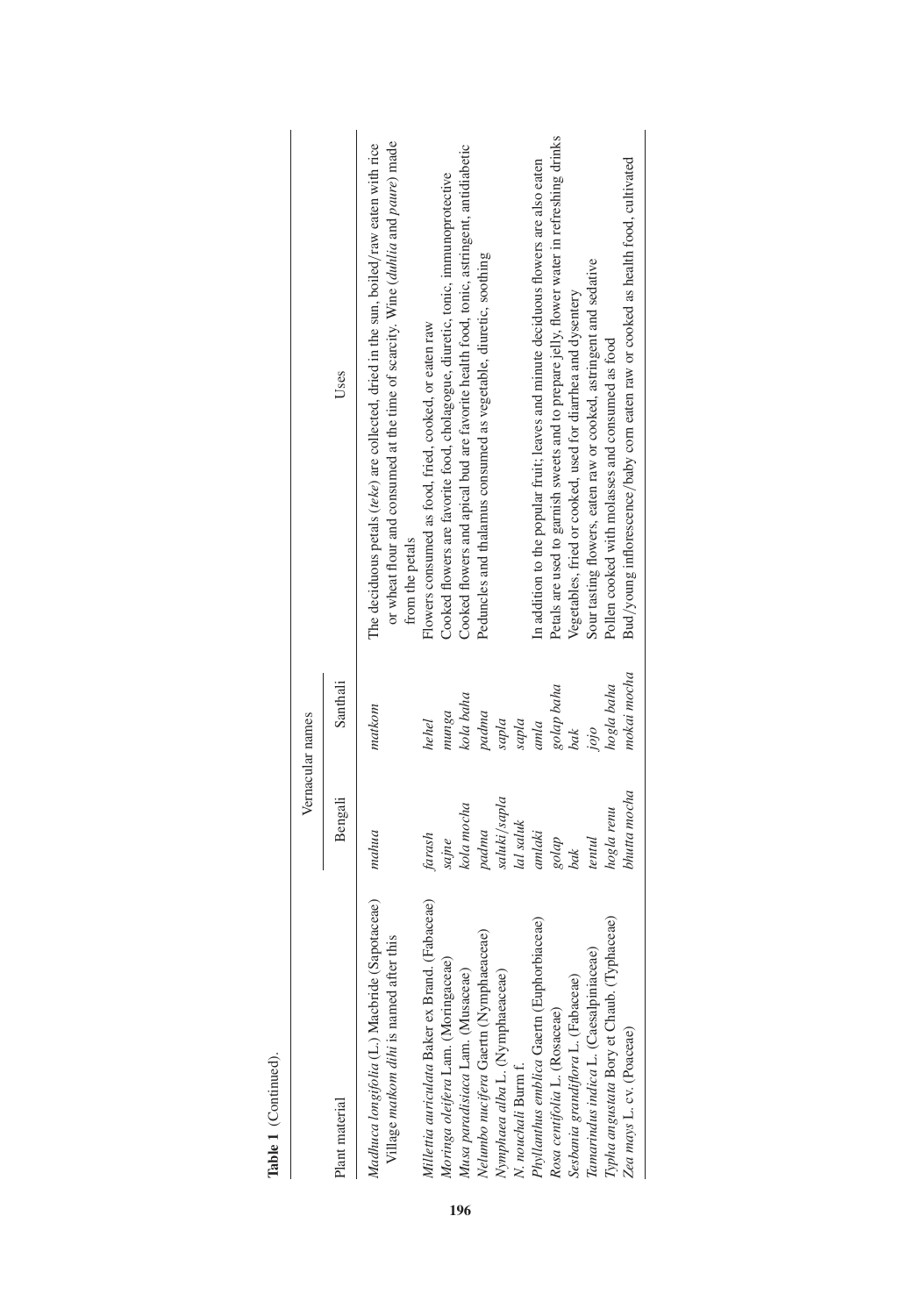#### **ANTIOXIDANT ACTIVITY OF FOOD FLOWERS 197**

### **Lipid Peroxidation Assay**

A modified<sup>[14]</sup> thiobarbituric acid reactive species (TBARS) assay<sup>[17]</sup> was used to measure the lipid peroxide formed using egg yolk homogenates as lipid-rich media.<sup>[18]</sup> Malondialdehyde (MDA), a secondary end product of the oxidation of polyunsaturated fatty acids, reacts with two molecules of thiobarbituric acid (TBA) yielding a pinkish red chromogen with an absorbance maximum at 532 nm, which was measured.<sup>[17]</sup> In materials containing anthocyanin that also absorbs strongly at 532 nm, the method described by Banerjee et al.<sup>[19]</sup> was followed to eliminate the non-MDA interference.

#### **Determination of Total Antioxidant Capacity**

The assay is based on the reduction of Mo (VI) to Mo (V) by the extract and subsequent formation of a green phosphate/Mo (V) complex at acidic  $pH$ <sup>[20]</sup> The antioxidant capacity is expressed as ascorbic acid  $(\mu g)$  equivalent per mg plant material.

## **DNA Damage Prevention Assay**

An *in vitro* assay<sup>[21]</sup> was followed by the Fenton reaction leading to formation of TBA-reactive substance and chromogen with a maximum absorption at 532 nm.<sup>[21–23]</sup> The reaction mixture (1.5 ml in a tube) contained 0.75 mg of Herring sperm DNA, 0.5 mM EDTA in 25 mM phosphate buffer, pH 7.4. The TBARS was measured by the addition of 1.5 ml of TBA (0.7% in 0.05 N KOH) and 1.5 ml of 2.5% TCA to the mixture. After heating at 100<sup>°</sup>C for 8 min in boiling water, the mixture was cooled and centrifuged and the supernatant was read at 532 nm. Another set of samples was treated in the same way, incubating without TBA to subtract the absorbance of anthocyanin (for the materials containing anthocyanin). Protection of DNA damage by aqueous extracts of flowers at different concentrations was calculated.

## **Determination of Total Phenol Content**

Total phenol content was determined by Folin-Ciocalteau reagent in alkaline medium<sup>[24]</sup> and was expressed as gallic acid equivalent.

## **Determination of Total Flavonoid Content**

Total flavonoid content was measured following Kim et al.<sup>[25]</sup> and expressed on a fresh weight basis as  $\mu$ g/100 mg catechin equivalent.

## **Determination of Total Anthocyanin Content**

Anthocyanin in the dried powdered material was extracted with methanol containing 1% HCl for 24 h at 4◦C and was estimated spectrophotometrically at 535 nm using the molar extinction coefficient 29,500 M<sup>-1</sup> cm<sup>-1</sup> for cyanidin-3-monoglucoside (molecular weight, 445.2 g mole<sup>-1</sup>).<sup>[26]</sup>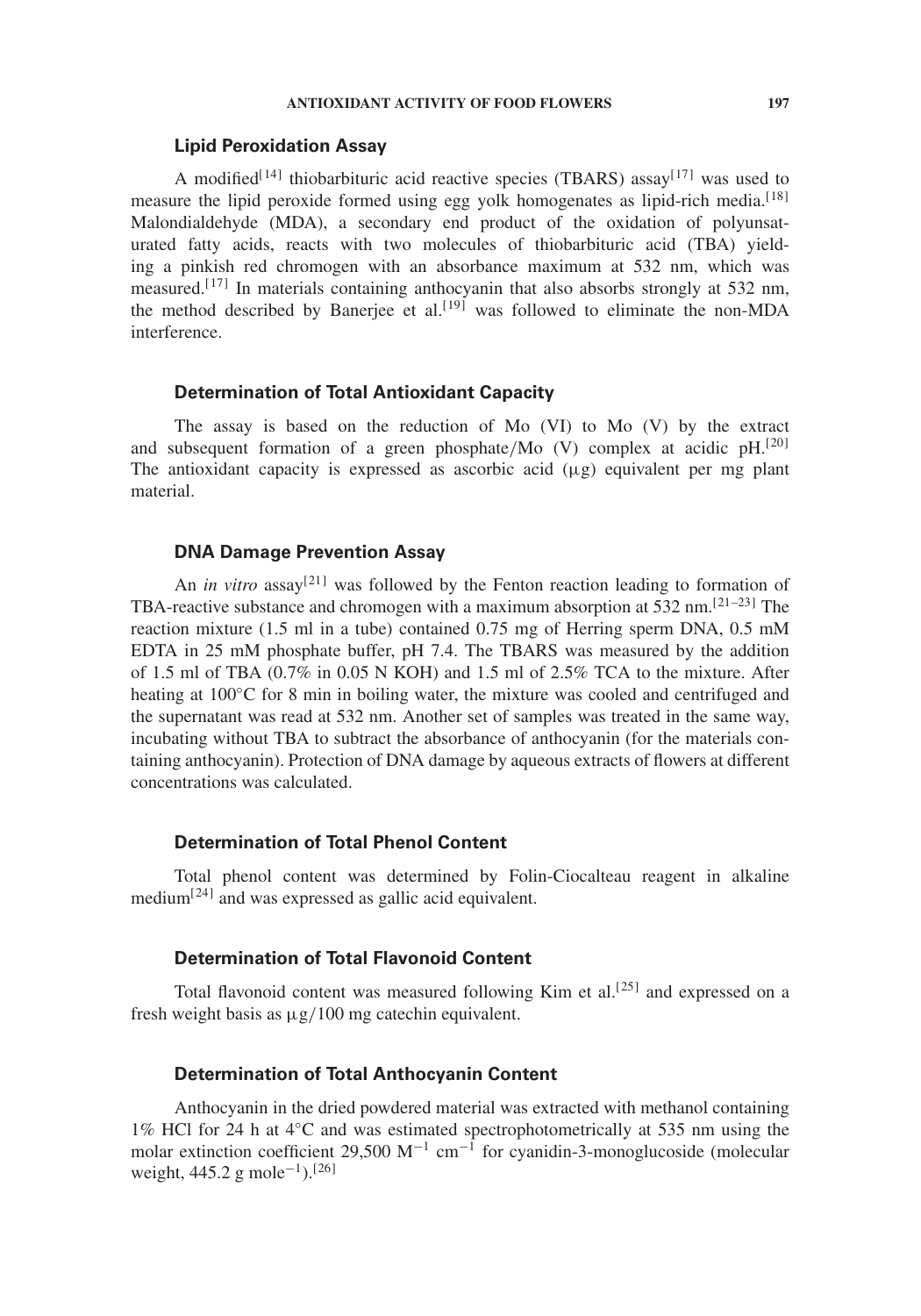#### **Statistical Analysis**

Correlation coefficients to determine the relationship between two variables (concentrations and percent inhibition; different radical scavenging tests, content of total phenolic compounds) were calculated using MS Excel software (Hyderabad, India) (CORREL statistical function). In all of the tests, *r* varies from 0.78 to 1, which is a considerable value.<sup>[27]</sup> Unweighted-pair group average (UPGA) dendrogram was prepared using STATISTICA 6.0 (Statsoft, New Delhi, India).

#### **Determination of IC<sub>50</sub> Value**

Taking 0% inhibition in the mixture without plant extract, regression equations were prepared from the concentrations of the extracts and percentage inhibition of free radical formation/prevention of lipid peroxidation in different systems of assay.  $IC_{50}$  values (concentration of sample required to scavenge 50% free radical or to prevent lipid peroxidation by 50%) were calculated from these regression equations. A lower  $IC_{50}$  value indicates stronger antioxidant activity.

#### **RESULTS AND DISCUSSION**

A large number of flowers are consumed as food in West Bengal, India. Thirty-seven flowers were tested for DPPH radical scavenging activity and total antioxidant capacity. On the basis of the activity and availability, a few food flowers were further studied for hydroxyl radical scavenging activity, superoxide radical scavenging activity, and prevention of lipid peroxidation and DNA damage prevention properties. Table 2 shows the comparative data of DPPH radical scavenging activity and total antioxidant capacities (ascorbic acid equivalent) of the flowers. Superoxide and hydroxyl radical scavenging activities, lipid, and DNA damage preventing properties of selected flowers are shown in Table 3.

The aqueous extracts of the flowers scavenged DPPH radical in a dose dependent manner (correlation coefficient (*r*) values between 0.85–1). The highest activity was observed in *E. officinalis* flower extract. The total antioxidant capacities (equivalent to ascorbic acid) of the food flowers were measured. The strongest activity was observed in *E. officinalis.* The UPGA dendrogram showing interrelationships between the investigated species (Fig. 1) reveals that the varieties are grouped into two high-level clusters. The cluster I brought together *C. maxima* and *F. racemosus* receptacle with very low DPPH-RSA and very low to low total antioxidant capacity (TAC). Cluster II included two lower-level clusters (IIA and IIB). IIA included flowers/flower parts with low DPPH-RSA and low TAC. IIB is again segregated into two groups: IIB1 and IIB2. IIB1 includes the single flower *E. officinalis* with very high DPPH-RSA and TAC. Cluster IIB2 is again segregated into IIB2a and IIB2b. IIB2a includes the flowers with high DPPH-RSA and medium TAC (except *R. centifolia* with very high DPPH-RSA; *B. campestris* with medium DPPH-RSA and low TAC). IIB2b brings the flowers with medium DPPH-RSA and low to medium TAC into a group. This group again is divided into two lower groups. IIB2b/1 includes the flowers with DPPH-RSA in between 300–415  $\mu$ g/ml together. Flowers with DPPH-RSA in between 416 to 600  $\mu$ g/ml are grouped into IIB2b/2.

The super oxide radical  $(O_2^{\bullet -})$  is a highly toxic species that is generated by numerous biological and photochemical reactions. Photochemical reduction of flavins generates  $O_2$ <sup>•–</sup>, which reduces NBT, resulting in the formation of blue formazan.<sup>[13]</sup> The formation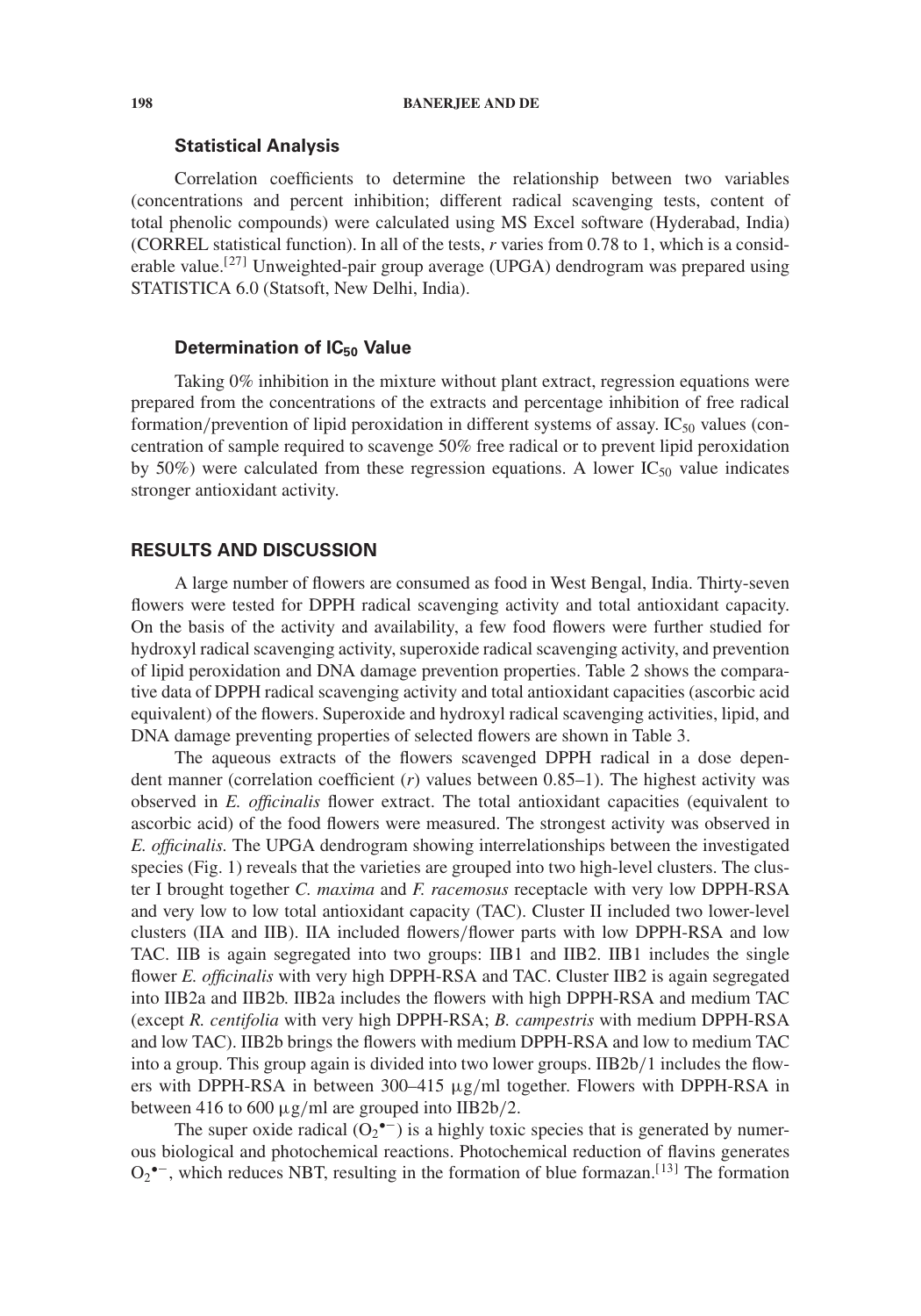#### **ANTIOXIDANT ACTIVITY OF FOOD FLOWERS 199**

| Plant material                          | DPPH radical scavenging<br>activity (DPPH-RSA)<br>$IC_{50}$ value ( $\mu$ g/ml) | Total antioxidant<br>capacity (TAC)<br>(AAE) |
|-----------------------------------------|---------------------------------------------------------------------------------|----------------------------------------------|
| A. cepa (peduncle)                      | $511.4 \pm 20.5$                                                                | $73.8 \pm 7$                                 |
| A. indica                               | $365.08 \pm 11.5$                                                               | $91.72 \pm 8.5$                              |
| B. rubra                                | $582.03 \pm 19.6$                                                               | $42.1 \pm 7$                                 |
| B. acuminata                            | $358.9 \pm 18$                                                                  | $122.71 \pm 5$                               |
| B. ceiba calyx                          | $761.04 \pm 13.6$                                                               | $22.6 \pm 11$                                |
| <b>B.</b> campestris                    | $485.04 \pm 18.4$                                                               | $68.73 \pm 3.5$                              |
| B. oleracea var. broccoli               | $590.05 \pm 15$                                                                 | $101.09 \pm 8.5$                             |
| C. tora                                 | $405.1 \pm 22.5$                                                                | $101.7 \pm 6$                                |
| C. esculenta                            | $1083.54 \pm 2.4$                                                               | $46.31 \pm 4.5$                              |
| C. benghalensis                         | $415.07 \pm 8.6$                                                                | $64.4 \pm 5$                                 |
| C. juncea                               | $916.84 \pm 23.5$                                                               | $33.1 \pm 4.6$                               |
| C. maxima                               | $1820.22 \pm 31$                                                                | $8.89 \pm 3$                                 |
| C. longa                                | $107.88 \pm 6.5$                                                                | $146.57 \pm 5.5$                             |
| D. muricata                             | $516.2 \pm 18.4$                                                                | $67.98 \pm 6$                                |
| D. volubilis                            | $694.6 \pm 14.5$                                                                | $62 \pm 3$                                   |
| D. indica calyx                         | $460.8 \pm 11.4$                                                                | $120.95 \pm 8.6$                             |
| E. officinalis                          | $20.37 \pm 3.5$                                                                 | $415.5 \pm 12.5$                             |
| E. hirta                                | $112.3 \pm 5.5$                                                                 | $131.17 \pm 5.3$                             |
| <i>F. racemosus</i> flowers             | $538.5 \pm 21$                                                                  | $132.89 \pm 3.6$                             |
| <i>F. racemosus</i> receptacle          | $1342.57 \pm 12$                                                                | $54.6 \pm 4.5$                               |
| G. arborea                              | $415 \pm 12.5$                                                                  | $125.01 \pm 4$                               |
| H. mutabilis morning                    | $163 \pm 9.5$                                                                   | $108.68 \pm 3.4$                             |
| H. mutabilis afternoon                  | $158.68 \pm 3.3$                                                                | $107.80 \pm 3.8$                             |
| H. sabdariffa archer                    | $174.22 \pm 5.5$                                                                | $124.03 \pm 6$                               |
| H. sabdariffa victor                    | $166.55 \pm 8.5$                                                                | $138.9 \pm 6.4$                              |
| I. aquatica                             | $164 \pm 6.5$                                                                   | $117.66 \pm 4.5$                             |
| M. longifolia                           | $134.65 \pm 11$                                                                 | $117.33 \pm 9.5$                             |
| M. auriculata                           | $335.2 \pm 14.6$                                                                | $120.51 \pm 6.5$                             |
| M. oleifera                             | $216.5 \pm 11.5$                                                                | $147.93 \pm 4.5$                             |
| Musa x paradisiaca cv. kanchkela        | $393.86 \pm 9.6$                                                                | $95.23 \pm 6$                                |
| M. x paradisiaca v. sapientum cv. sabri | $375.96 \pm 8$                                                                  | $98.57 \pm 4.8$                              |
| N. nouchali pedicel                     | $263.6 \pm 11$                                                                  | $118.8 \pm 9$                                |
| O. tenuiflorum syn. O. sanctum          | $213.94 \pm 13.4$                                                               | $88.3 \pm 7.5$                               |
| O. tenuiflorum v. krishnae              | $192 \pm 5$                                                                     | $88.43 \pm 6$                                |
| R. centifolia                           | $46.91 \pm 5$                                                                   | $151.8 \pm 12.5$                             |
| S. alata                                | $452.76 \pm 19.5$                                                               | $80.89 \pm 6.5$                              |
| S. grandiflora                          | $288.11 \pm 7.5$                                                                | $124.83 \pm 6$                               |
| S. grandiflora purple vexillum          | $311.8 \pm 8.5$                                                                 | $104.33 \pm 4.8$                             |
| T. indica                               | $258.5 \pm 10.4$                                                                | $125.72 \pm 7$                               |
| T. elephantina                          | $948.07 \pm 23.4$                                                               | $58.33 \pm 2.5$                              |
| Z. mays (young green corn silk)         | $765.04 \pm 15$                                                                 | $81.11 \pm 3$                                |
| Very Low Low<br>*Activity considered as | Medium<br>High                                                                  | Very high                                    |

**Table 2** Comparative DPPH radical scavenging activity∗ and total antioxidant capacity∗ of the aqueous extracts of the food flowers  $(n = 5)$ .

DPPH-RSA >1100 600–1100 300–599 100–299 100 TAC 20 20–85 86–160 161–300 >300

of blue formazan was inhibited by the flower extracts in a dose-dependent manner (correlation coefficient (*r*) values ranged from 0.9–1.0). Of the food flowers analyzed, the highest activity was found in *H. mutabilis* (Table 3).

Among the reactive oxygen species, the •OH radical is the most reactive and induces severe damage to the adjacent biomolecules.<sup>[28]</sup>  $\bullet$ OH radicals are generated by direct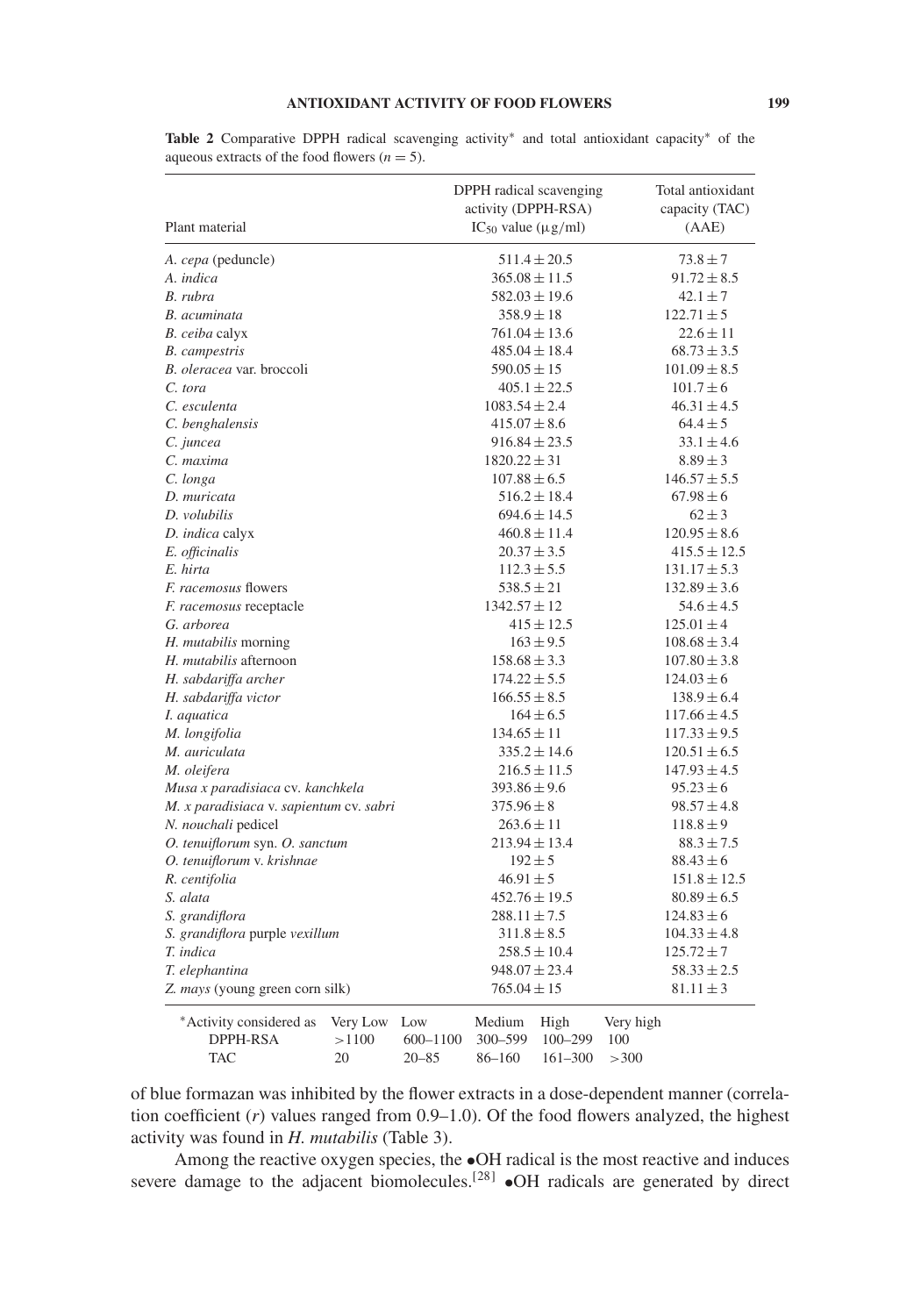| Plant material                             | Superoxide radical<br>scavenging activity<br>$IC_{50}$ value ( $\mu$ g/ml) | Hydroxyl radical<br>scavenging activity<br>IC <sub>50</sub> value ( $\mu$ g/ml) | Prevention of lipid<br>peroxidation<br>IC <sub>50</sub> value ( $\mu$ g/ml) | Prevention of DNA<br>damage<br>IC <sub>50</sub> value ( $\mu$ g/ml) |
|--------------------------------------------|----------------------------------------------------------------------------|---------------------------------------------------------------------------------|-----------------------------------------------------------------------------|---------------------------------------------------------------------|
| A. cepa (peduncle)                         | $808.91 \pm 31.4$                                                          | $1146.87 + 23.33$                                                               | $478.15 \pm 21.6$                                                           |                                                                     |
| A. indica                                  | $452.39 \pm 23.7$                                                          | $1015.08 \pm 28.09$                                                             | $391.94 \pm 19.3$                                                           | $453.6 \pm 12.25$                                                   |
| B. rubra                                   | $475.34 \pm 14.4$                                                          |                                                                                 |                                                                             |                                                                     |
| B. acuminata                               | $182.8 \pm 10.4$                                                           | $303.84 \pm 29.64$                                                              | $175.9 \pm 15.5$                                                            | $305.84 \pm 14.6$                                                   |
| <b>B.</b> campestris                       | $269.3 \pm 10.24$                                                          | $814.33 \pm 21.4$                                                               | $312.6 \pm 23.5$                                                            |                                                                     |
| C. tora                                    | $262 \pm 10.67$                                                            | $471 + 7$                                                                       | $208.8 \pm 14.8$                                                            |                                                                     |
| C. juncea                                  | $352.35 \pm 17.9$                                                          | $834.6 \pm 17.4$                                                                | $524 \pm 17.4$                                                              | $622.4 + 31.7$                                                      |
| D. volubilis                               | $497.9 \pm 18.6$                                                           | $844.7 \pm 21.5$                                                                | $397.64 \pm 15.4$                                                           |                                                                     |
| D. indica calyx                            |                                                                            | $385.5 + 12$                                                                    | $326.6 + 22.8$                                                              |                                                                     |
| E. hirta                                   | $123.67 \pm 9$                                                             | $315.83 \pm 5.83$                                                               | $222 \pm 18$                                                                |                                                                     |
| G. arborea                                 | $320.84 \pm 8.2$                                                           | $558.6 \pm 35.8$                                                                | $472 \pm 6.7$                                                               |                                                                     |
| H. mutabilis                               | $87.8 \pm 6.3$                                                             | $291.1 \pm 18.4$                                                                | $158.42 \pm 12.8$                                                           | $296.79 \pm 12.9$                                                   |
| H. sabdariffa archer                       | $160.5 \pm 17.4$                                                           | $509.38 \pm 10.4$                                                               | $272.89 \pm 15.9$                                                           | $365.7 \pm 15.6$                                                    |
| H. sabdariffa victor                       | $147.6 \pm 9.8$                                                            | $459.64 \pm 25.66$                                                              | $239.2 \pm 18.4$                                                            | $350.9 \pm 13.08$                                                   |
| M. longifolia                              | $206.8 \pm 12.95$                                                          | $459.3 \pm 20.9$                                                                | $192 \pm 15.8$                                                              | $280.0 \pm 20.4$                                                    |
| M. auriculata                              | $281.5 \pm 10.7$                                                           | $695.7 \pm 27.6$                                                                | $288.15 \pm 19.35$                                                          |                                                                     |
| M. oleifera                                | $141.1 \pm 11.34$                                                          | $585.88 \pm 29.57$                                                              | $234.35 \pm 19.6$                                                           | $386.69 \pm 21.6$                                                   |
| Musa x paradisiaca<br>cv. kanchkela        | $312.25 \pm 14.3$                                                          | $885.11 \pm 21.1$                                                               | $351.53 \pm 12.6$                                                           |                                                                     |
| M. x paradisiaca v.<br>sapientum cv. sabri | $325.18 \pm 22.4$                                                          | $723.95 \pm 28.35$                                                              | $322.2 \pm 15.4$                                                            | $430.0 \pm 19.8$                                                    |
| N. nouchali pedicel                        | $170.11 \pm 4$                                                             | $572.35 \pm 12.6$                                                               | $266.44 \pm 7.08$                                                           |                                                                     |
| O. tenuiflorum                             | $317.04 \pm 11.7$                                                          | $538.13 \pm 28.8$                                                               | $214.3 \pm 5.8$                                                             | $367.4 \pm 17.5$                                                    |
| R., centifolia                             |                                                                            | $235.6 \pm 8.5$                                                                 |                                                                             |                                                                     |
| S. alata                                   | $326.5 \pm 11.22$                                                          | $766.87 \pm 22.5$                                                               | $415.24 \pm 23.56$                                                          | $382.6 \pm 17.3$                                                    |
| S. grandiflora                             | $198.42 \pm 8.31$                                                          | $447.37 \pm 24.66$                                                              | $171.2 \pm 11.9$                                                            | $283.75 \pm 14.8$                                                   |

**Table 3** Comparative antioxidant activity of the aqueous extracts of selected food flowers  $(n = 5)$ .

—: Not done.

addition of iron (II) salts to a reaction mixture containing phosphate buffer.<sup>[28]</sup> All the flowers showed good correlation between activity and concentration (correlation coefficient [*r*] value ranged between 0.85–1). The highest activity was recorded in *R. centifolia* (Table 3). The lowest activity was recorded in *A. cepa* peduncle.

Egg yolk lipid undergoes rapid non-enzymatic peroxidation when incubated in the presence of ferrous sulphate. All the flowers analyzed inhibited lipid peroxidation in a dose dependent manner (correlation coefficient [*r*] ranged between 0.94–0.99). Of the food flowers analyzed, the highest activity was observed in *H. mutabilis* (Table 3).

The Fenton reaction system caused damage to DNA as measured by production of TBARS (possibly from degradation of deoxyribose). The ROS involved in the damage to DNA by Fenton reagents were mainly  $\bullet$ OH.<sup>[21]</sup> The DNA damage protective property of plant extracts is probably due to their •OH scavenging property. The *in vitro* assay using Herring sperm DNA shows significant protection of DNA by aqueous extracts of the flowers (Table 3). In all of the methods, percent inhibition of free radicals by the aqueous extracts were dose dependent with linear correlation (correlation coefficient [*r*] ranged between 0.83–1). Among food flowers studied, *M. longifolia* exhibited the highest protection followed by *S. grandiflora.* The activities in these two flowers were not significantly different.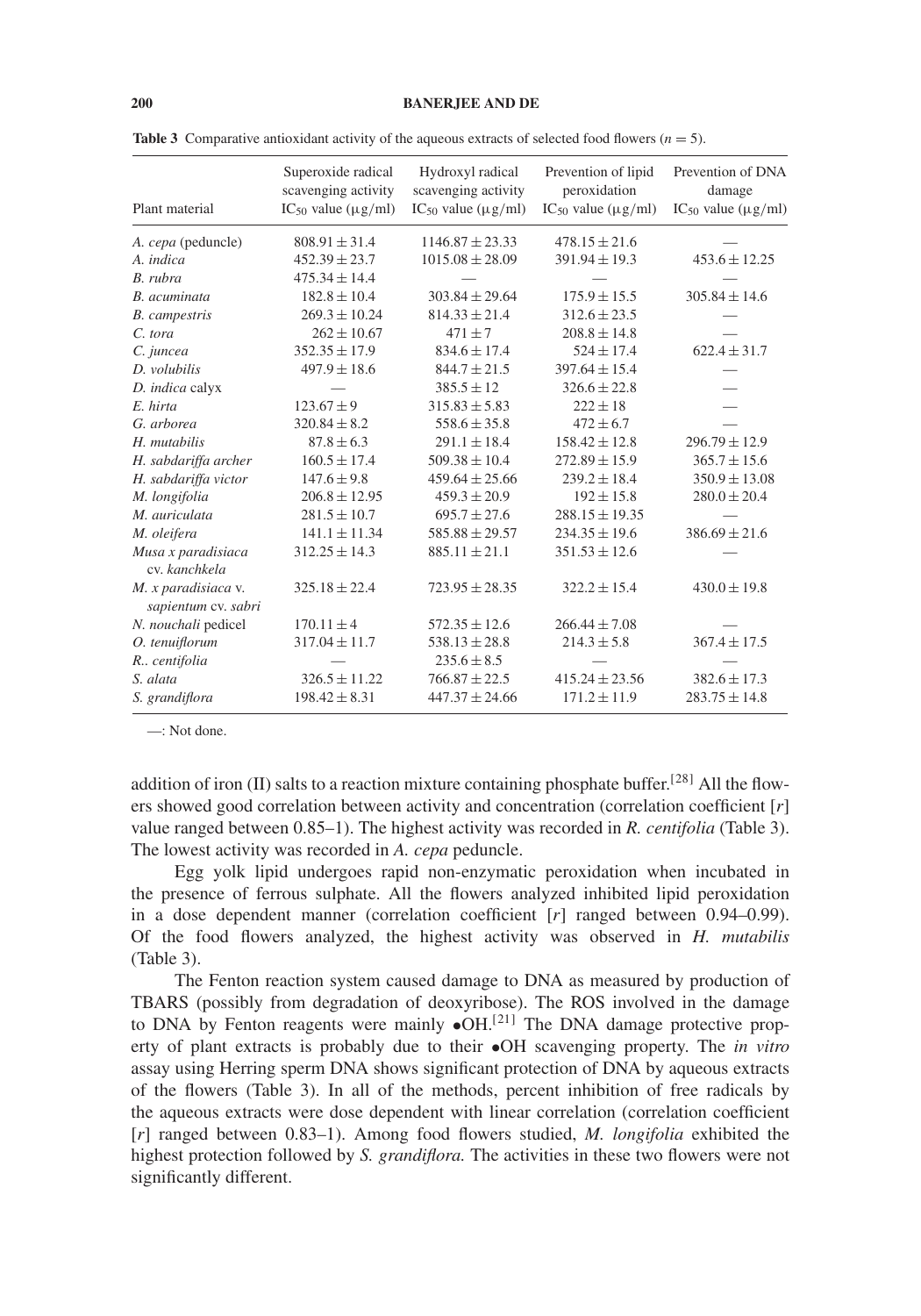

**Figure 1** Tree diagram for variables unweighted pair-group average Euclidean distances.

The total anthocyanin content, phenol content, and flavonoid content in different food flowers are presented in Table 4. Flowers and ripe calyces of *H. sabdariffa* are reported to contain flavonoids, anthocyanin, and organic acids.[29] *H. sabdariffa archer* where anthocyanin is absent also showed good activity. The result can be rationalized by taking into account the presence of organic acids and other phenols. In *H. mutabilis*, flavonoids change from morning to evening flowers. Cream-white morning flowers of *H. mutabilis* become red due to production of anthocyanin in the evening. However, the differences in the antioxidant activities, as measured by DPPH radical scavenging activity and total antioxidant capacity, of the morning and evening flowers of *H. mutabilis* (Table 2) are not statistically significant. The total phenol contents were similar in the morning and evening flowers (Table 4). *O. tenuiflorum*, which is reported to contain eugenol, anthocyanin, and  $\beta$ -caryophyllene<sup>[30]</sup> and *O. sanctum* containing phenols and essential oils,<sup>[31]</sup> were shown to have similar antioxidant activity (Table 2). Correlations of antioxidant activities (as determined by  $IC_{50}$  values) and phenol content (Table 5) were compared. The correlations suggest that the total phenol contents of the flowers were responsible for the antioxidant properties of the aqueous extracts.

## **CONCLUSION**

From the present study, it can be concluded that the flowers consumed as food in West Bengal, India, have antioxidant properties. Because of such properties it is concluded that different edible flowers could be attractive as a novel food to the world population.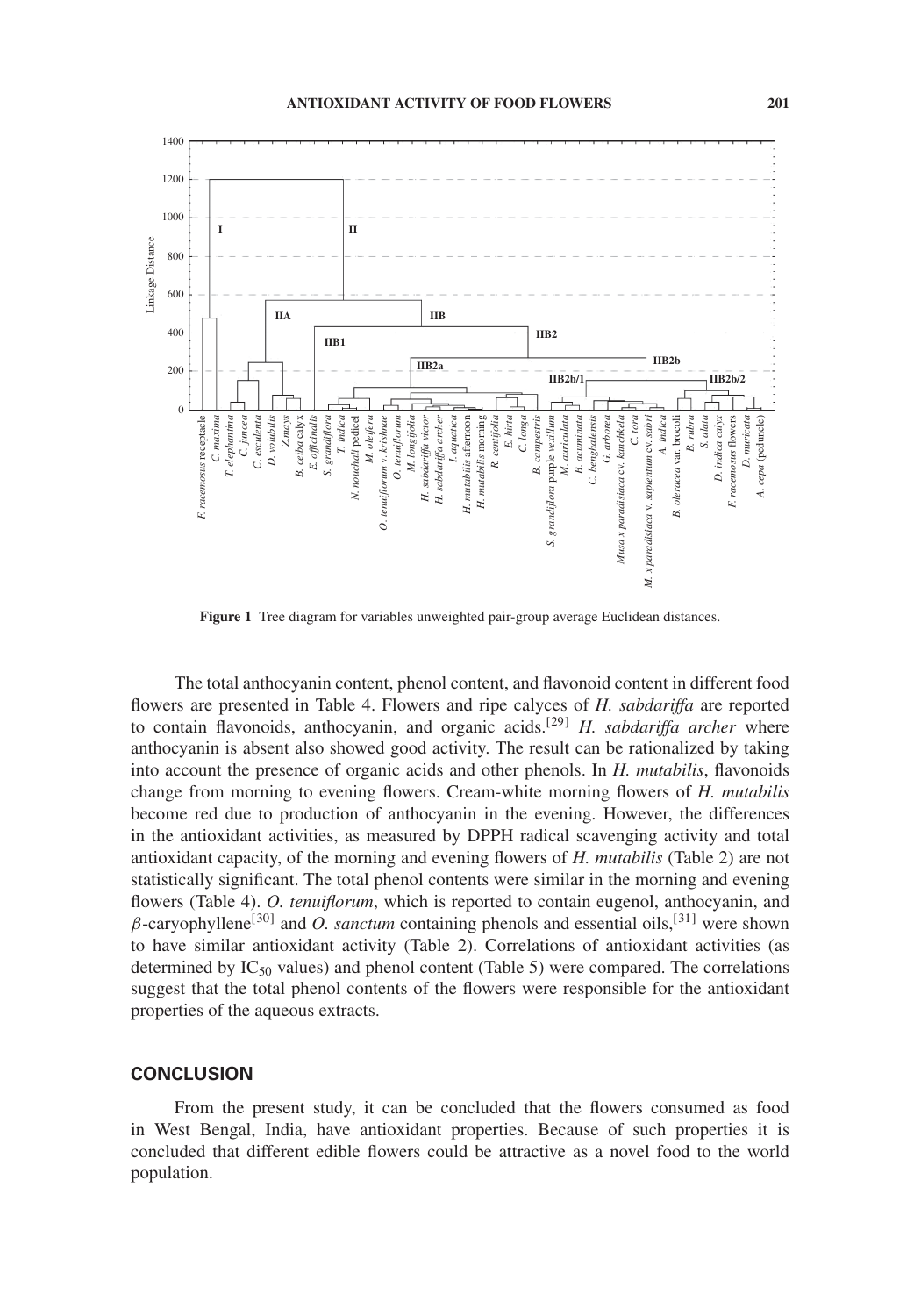|                                              |                               |                                 |                 | Total anthocyanin content |
|----------------------------------------------|-------------------------------|---------------------------------|-----------------|---------------------------|
| Flower                                       | Total phenol content<br>(GAE) | Total flavonoid<br>content (CE) | $%$ Dry wt.     | % Fresh wt.               |
| A. indica                                    | $53.0 \pm 3.5$                | $88.0 \pm 8.0$                  |                 |                           |
| B. acuminata                                 | $96.9 \pm 4.5$                |                                 |                 |                           |
| <b>B.</b> campestris                         | $69.7 \pm 4.4$                |                                 |                 |                           |
| C. bengalensis                               |                               |                                 | $0.09 \pm 0.02$ | $0.08 \pm 0.02$           |
| D. volubilis                                 | $51.0 \pm 3.0$                | $75.0 \pm 6.0$                  |                 |                           |
| H. mutabilis Pink (at 12 PM)                 | $122.3 \pm 3.4$               | $101.7 \pm 11.0$                | $0.25 \pm 0.02$ | $0.08 \pm 0.03$           |
| Red (at 5 PM)                                | $120.6 \pm 2.4$               |                                 | $0.35 \pm 0.02$ | $0.20 \pm 0.03$           |
| H. sabdariffa var. victor                    | $98.3 \pm 5.0$                | $83.6 \pm 8.0$                  | $0.08 \pm 0.06$ | $0.16 \pm 0.04$           |
| H. schulli (mauve)                           |                               |                                 | $0.04 \pm 0.02$ | $0.05 \pm 0.02$           |
| <i>I. aquatica</i> (mauve)                   |                               |                                 | $0.12 \pm 0.01$ | $0.05 \pm 0.005$          |
| M. longifolia                                | $120.8 \pm 8.0$               |                                 |                 |                           |
| M. <i>auriculata</i> mauve                   | $83.3 \pm 5.0$                | $88.0 \pm 7.5$                  | $0.08 \pm 0.02$ | $0.09 \pm 0.02$           |
| M. oleifera                                  | $106.5 \pm 9.5$               | $131.5 \pm 8.0$                 |                 |                           |
| Musa x paradisiaca v.<br>sapientum cv. sabri | $76.5 \pm 5.0$                |                                 | $0.10 \pm 0.02$ | $0.05 \pm 0.04$           |
| N. nouchali pedicel                          | $89.3 \pm 11.0$               | $84.1 \pm 5.3$                  |                 |                           |
| O. tenuiflorum (purple)                      | $72.0 \pm 5.0$                | $90.5 \pm 6.6$                  | $0.20 \pm 0.04$ | $0.12 \pm 0.02$           |
| R. centifolia (red)                          | $133.9 \pm 14.0$              |                                 | $0.15 \pm 0.03$ | $0.20 \pm 0.05$           |
| S. alata                                     | $81.8 \pm 7.0$                | $89.1 \pm 12.0$                 |                 |                           |
| S. grandiflora                               | $99.8 \pm 8.0$                | $121.8 \pm 5.0$                 | $0.08 \pm 0.02$ | $0.09 \pm 0.02$           |

| <b>Table 4</b> Total phenolic compounds in some food flowers. |  |
|---------------------------------------------------------------|--|
|---------------------------------------------------------------|--|

—: Not done.

|  | <b>Table 5</b> Correlation coefficient $(r)$ between total phenol and antioxidant activity. |  |  |  |  |  |  |  |  |
|--|---------------------------------------------------------------------------------------------|--|--|--|--|--|--|--|--|
|--|---------------------------------------------------------------------------------------------|--|--|--|--|--|--|--|--|

|                                | Total phenol content | Total flavonoid content |
|--------------------------------|----------------------|-------------------------|
| DPPH scavenging                | 0.7868               | 0.5927                  |
| $\bullet$ OH scavenging        | 0.8905               | 0.5952                  |
| $O_2$ <sup>•-</sup> scavenging | 0.9194               | 0.6641                  |
| Lipid peroxidation inhibition  | 0.8293               | 0.6722                  |
| DNA damage prevention          | 0.8407               | 0.6774                  |
| Total antioxidant capacity     | 0.9348               | 0.8712                  |

## **ACKNOWLEDGMENT**

The research work was supported by the University Grants Commission, India.

## **REFERENCES**

- 1. Waladkhani, A.; Clemens, M.R. Effect of dietary phytochemicals on cancer development. International Journal of Molecular Medicine **1998**, *1*, 747–753.
- 2. Hrazdina, G. Anthocyanin. In: *The Flavonoids, Advances in Research*; Harborne, J.B.; Mabry, T.J.; Eds.; Chapman and Hall: London, 1982; 135–186.
- 3. Harborne, J.B.; Williams, C.A. Advances in flavonoid research since 1992. Phytochemistry **2000**, *55*, 481–504.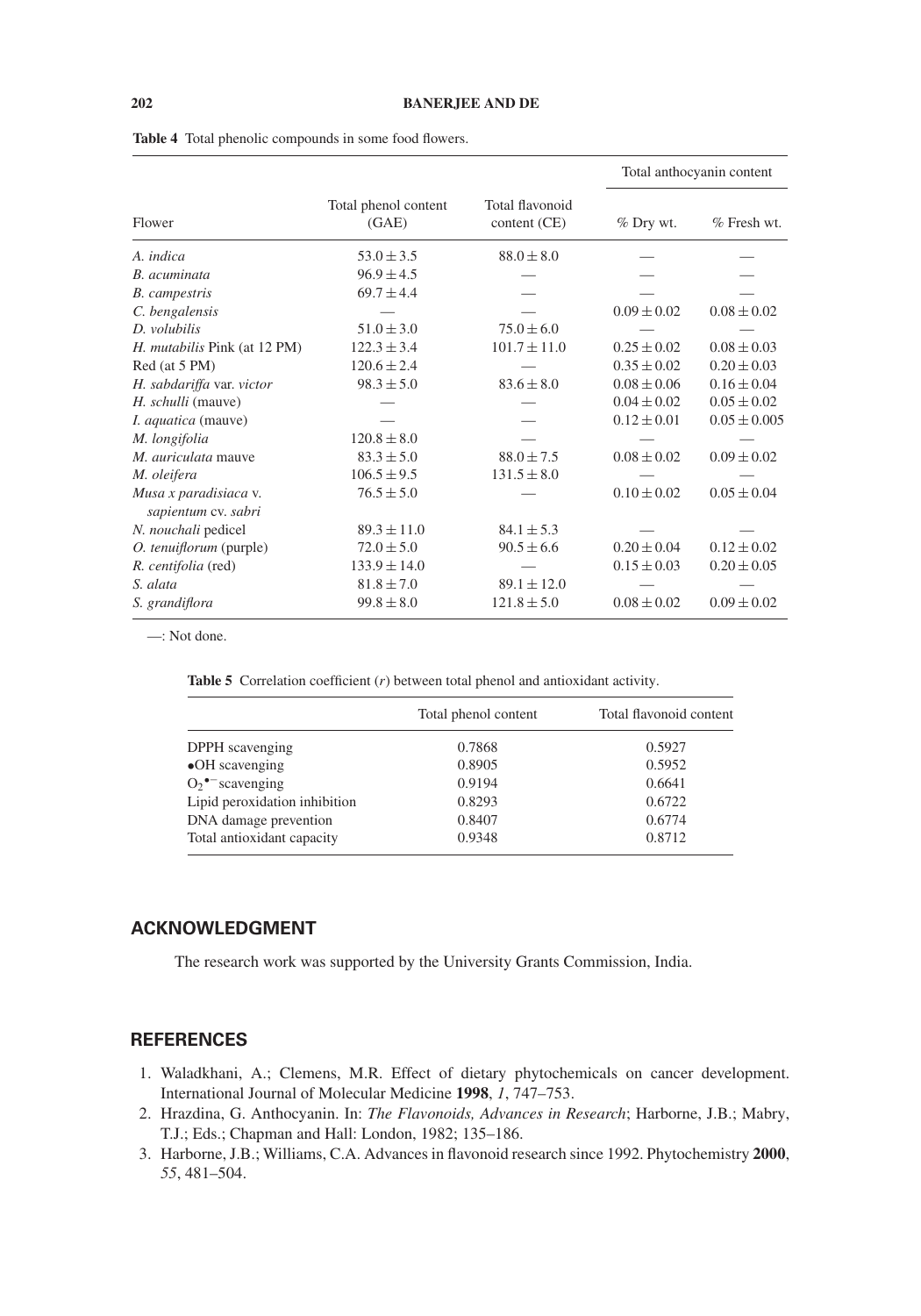- 4. Cichewicz, R.H.; Nair, M.G. Isolation and characterization of stelladerol, a new antioxidant naphthalene glycoside, and other antioxidant glycosides from edible daylily (hemerocallis) flowers. Journal of Agricultural and Food Chemistry **2002**, *50* (1), 87–91.
- 5. Ozkan, G.O.; Sagdiç, N.G.; Baydar, H. Antioxidant and antibacterial activities of *Rosa damascena* flower extracts. Food Science and Technology International **2004**, *10*, 277–281.
- 6. Li, L.; Ng, T.B.; Gao, W.; Li, W.; Fu, M.; Niu, S.M.; Zhao, L.; Chen, R.R.; Liu, F. Antioxidant activity of gallic acid from rose flowers in senescence accelerated mice. Life Science **2005**, *77* (2), 230–240.
- 7. Kumaran, A.; Karunakaran, R.J. Antioxidant activity of *Cassia auriculata* flowers: Short report. Fitoterapia **2007**, *78* (1), 46–47.
- 8. Tarhan, L.; Kayali, H.A.; Urek, R.O. *In vitro* antioxidant properties of *Cucurbita Pepo* L. male and female flowers extracts. Plant Foods for Human Nutrition **2007**, *62* (2), 49–51.
- 9. Bhalodi, M.; Shukla, S.; Saluja, A.K. *In-vitro* antioxidant activity of the flowers of *Ipomoea aquatica* Forsk. Pharmacognosy Magazine **2008**, *4*, 226–230.
- 10. Wetwitayaklung, P.; Phaechamud, T.; Limmatvapirat, C.; Keokitichai, S. The study of antioxidant activities of edible flower extracts. Acta Horticulturae **2008**, *786*, 185–192.
- 11. Zeng, Y.; Zhao, J.; Peng, Y. A comparative study on the free radical scavenging activities of some fresh flowers in southern China. Food Science and Technology **2008**, *41* (9), 1586–1591.
- 12. Braca, A.; De Tommasi, N.; Di Bari, L.; Pizza, C.; Politi, M.; Morelli, I. Antioxidant principles from *Bauhinia terapotensis*. Journal of Natural Products **2001**, *64*, 892–895.
- 13. Beauchamp, C.O.; Fridovich, I. Superoxide dismutase: Improved assay and an assay applicable to acrylamide gel. Analytical Biochemistry **1971**, *44*, 276–287.
- 14. Dasgupta, N.; De, B. Antioxidant activity of *Piper betle* L. leaf extract *in vitro*. Food Chemistry **2004**, *88*, 209–224.
- 15. Chung, S.K.; Osawa, T.; Kawakishi, S. Hydroxyl radical scavenging effects of spices and scavengers from Brown Mustard (*Brassica nigra*). Bioscience, Biotechnology and Biochemistry **1997**, *61*, 118–123.
- 16. Gutteridge, J.M.C. Ferrous-salt promoted damage to deoxyribose and benzoate: The increased effectiveness of hydroxyl-radical scavengers in the presence of EDTA. Biochemical Journal **1987**, *243*, 709–714.
- 17. Ohkowa, M.; Ohisi, N.; Yagi, K. Assay for lipid peroxides in animal tissue by thiobarbituric acid reaction. Analytical Biochemistry **1979**, *95*, 351–358.
- 18. Ruberto, G.; Baratta, M.T. Antioxidant activity of selected essential oil. Food Chemistry **2000**, *69* (2), 167–174.
- 19. Banerjee, A.; Dasgupta, N.; De, B. *In vitro* study of antioxidant activity of *Syzygium cumini* fruit. Food Chemistry **2005**, *90* (4), 727–733.
- 20. Prieto, P.; Pineda, M.; Aguilar, M. Spetrophotometric quantitation of antioxidant capacity through the formation of a phosphomolybdenum complex: Specific application to the determination of vitamin E. Analytical Biochemistry **1999**, *269*, 337–341.
- 21. Shih, M.K.; Hu, M.L. UVA—Potentiated damage to calf thymus DNA by Fenton reaction system and protection by PABA. Photochemistry and Photobiology **1996**, *63* (3), 286–391.
- 22. Janero, D.R. Malondialdehyde and thiobarbituric acid-reactivity as diagnostic indices of lipid peroxidation and peroxidative tissue injury. Free Radical Biology and Medicine **1990**, *9*, 515–540.
- 23. Elia, M.C.; De Luca; J.G.; Bradley, M.O. Significance and measurement of DNA double strand breaks in mammalian cells. Pharmacology and Therapeutics **1991**, *51*, 291–327.
- 24. Sadasivam, S.; Manikam, A. Biochemical methods. New Age International (P) Ltd.: New Delhi, India, 2005; 193–194.
- 25. Kim, D.; Jeong, S.W.; Lee, C.Y. Antioxidant capacity of phenolic phytochemicals from various cultivars of plums. Food Chemistry **2003**, *81*, 321–326.
- 26. Madhusudhan, R.; Ravishankar, G.A. Gradients of anthocyanin in cell aggregates of *Daucus carota* in suspension cultures. Biotechnology Letters **1996**, *11*, 1253–1256.